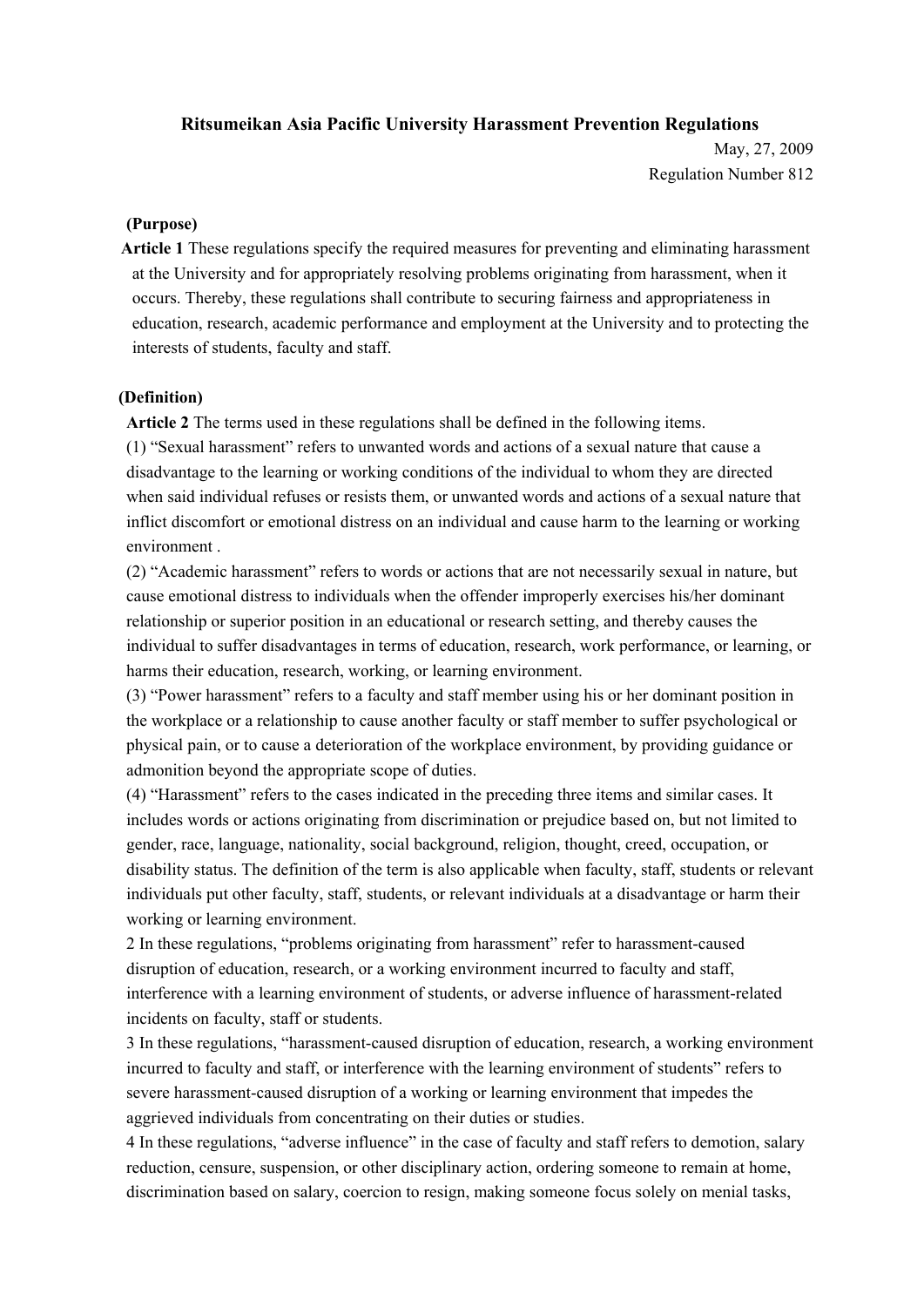reducing or seizing the retirement allowance, transfer, or another work-related procedures. In the case of students, it refers to grade repetition, revocation of permission for enrollment, revocation of graduation assessment, censure, suspension, or other disciplinary action, probation, ordering someone to remain at home, or making someone take classes in a separate room.

5 In these regulations, "faculty and staff" refer to faculty members or staff members in an employment relationship or a paid or unpaid commission or other contractual relationship with the Ritsumeikan Trust (hereinafter " the Trust"), Trustees and Auditors of the Trust, and workers providing services to the Trust based on a dispatch contract with a third party.

6 In these regulations, "students" refers to students enrolled in any of the Trust's universities, high schools, junior high schools, or the elementary school.

7 In these regulations "Supervisors" refers to College Deans, Graduate School Deans, Center Directors, Deans or Directors of Divisions (including both faculty and staff Deans or Directors), Deputy Directors, and Office Managers; however, this does not include Deans, Directors, Deputy Directors, and Managers in charge of specific duties.

8 In these regulations, "relevant individuals" refers to individuals or corporations or other organizations in a legally binding relationship with the Trust by way of a contract for purchasing, subcontracting, leasing, or other paid or unpaid contract.

9 In these regulations, "guardians" refer to individuals who fall under any of the fo9lowing items: (1) A parent of a student or a guardian of a minor student:

(2) An individual responsible for paying a student's tuition or guaranteeing his or her status in accordance with an enrollment agreement entered into with said student;

(3) An individual whose livelihood is bound with that of a student and who supports said student as a dependent or has custodianship over said student.

### **(Guidelines)**

**Article 3** Details regarding awareness-raising to prevent and eliminate harassment, the application and interpretation of these regulations, harassment consultations, claims, investigations, and recommendations shall be stipulated in guidelines (hereinafter "the Guidelines") formulated by the Ritsumeikan Asia Pacific University Harassment Prevention Committee set forth in Article 8.

### **(Notification)**

**Article 3-2** The Ritsumeikan Asia Pacific University Harassment Prevention Committee stipulated in Article 8 shall use information and communications technology and other means to sufficiently and consistently notify the faculty, staff, students, guardians, and relevant individuals about the University's efforts to prevent and eliminate harassment, these regulations, and the Guidelines, and it will also release this information to the general public.

#### **(Responsibilities of the President)**

**Article 4** The President must provide training for newly hired faculty and staff to ensure they understand the fundamental principles of the prevention of harassment.

2 The President must provide training for individuals in supervisory positions over newly hired faculty and staff (hereinafter "supervisors") to ensure they understand the roles they are expected to fulfill with regard to the prevention of harassment.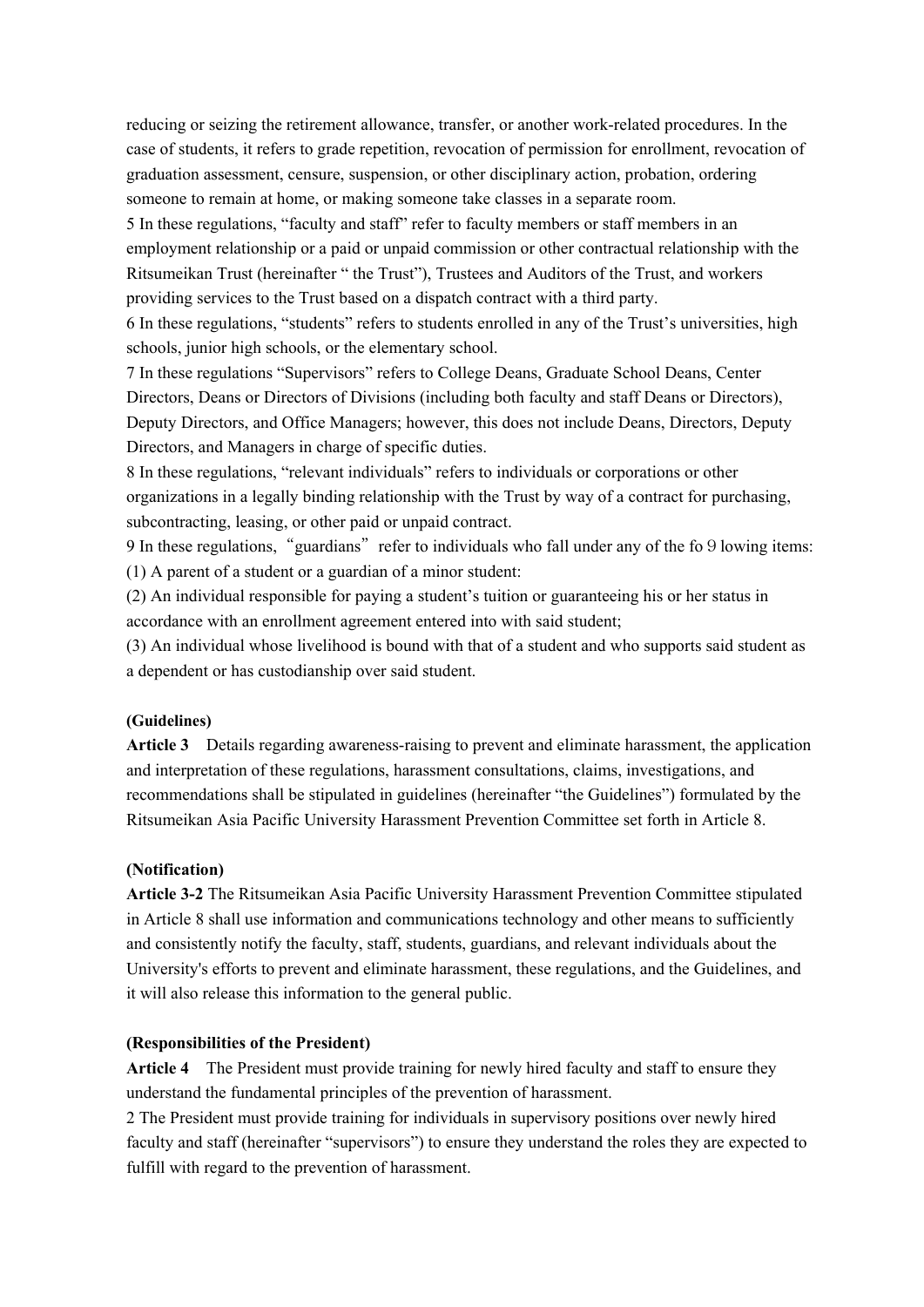# **(Responsibilities of Supervisors)**

# **Article 5**

- 1. Supervisors must strive to prevent and preclude harassment while being mindful of the following points in supervising their subordinates and students, and take prompt and appropriate actions when harassment occurs.
	- (1) Supervisors must promote subordinates' or students' awareness of harassment and deepen their understanding of this issue.
	- (2) Supervisors must give due consideration to their conduct and comment in order to prevent harassment or problems originated from harassment.

# **(Responsibilities of Faculty, Staff and Students)**

# **Article 6**

- 1. Faculty, staff and students shall not conduct harassment stipulated in these Regulations and the Guidelines.
- 2. Faculty, staff and students and other members of the University must adhere to these Regulations and the Guidelines, and follow their supervisors' guidance and instruction. They must also cooperate with supervisors in an effort to prevent and eliminate harassment, and assist the Harassment Prevention Committee in the investigation of an alleged harassment case as provided under Article 8.

# **(Consultation)**

**Article 7** The faculty, staff, and students of the University and relevant individuals and guardians (hereinafter "constituents of the University"), in accordance these regulations and the Guidelines, may consult with harassment counselors stipulated in Article 16 of about problems originating from harassment.

2 Individuals seeking a consultation in the preceding paragraph may choose the harassment counselor they wish to talk to.

# **(Filing a Complaint)**

**Article 7-2** To resolve problems originating from harassment, a constituent of the University who is currently being harassed by a faculty member, staff member, or student can file a complaint according to one of the three categories stipulated in the Guidelines: Notification, Coordination, or Investigation.

2 Notwithstanding the provisions of the preceding paragraph, the Chairperson of the Ritsumeikan Asia Pacific University Harassment Prevention Committee stipulated in Article 8 (hereinafter "Chairperson) can accept complaints filed under the category "Investigation," which applies to cases where the damage from harassment is deemed severe, even if the harassment has stopped.

### **(Acceptance of Complaints)**

**Article 7-3** The Chairperson shall accept a complaint when he or she deems that there is a possibility that all or part of the complaint constitutes a harassment.

2 The Chairperson will not accept a complaint when he or she deems that there is no possibility that the complaint in its entirety constitutes harassment, or when the purpose of the complaint is extremely unclear.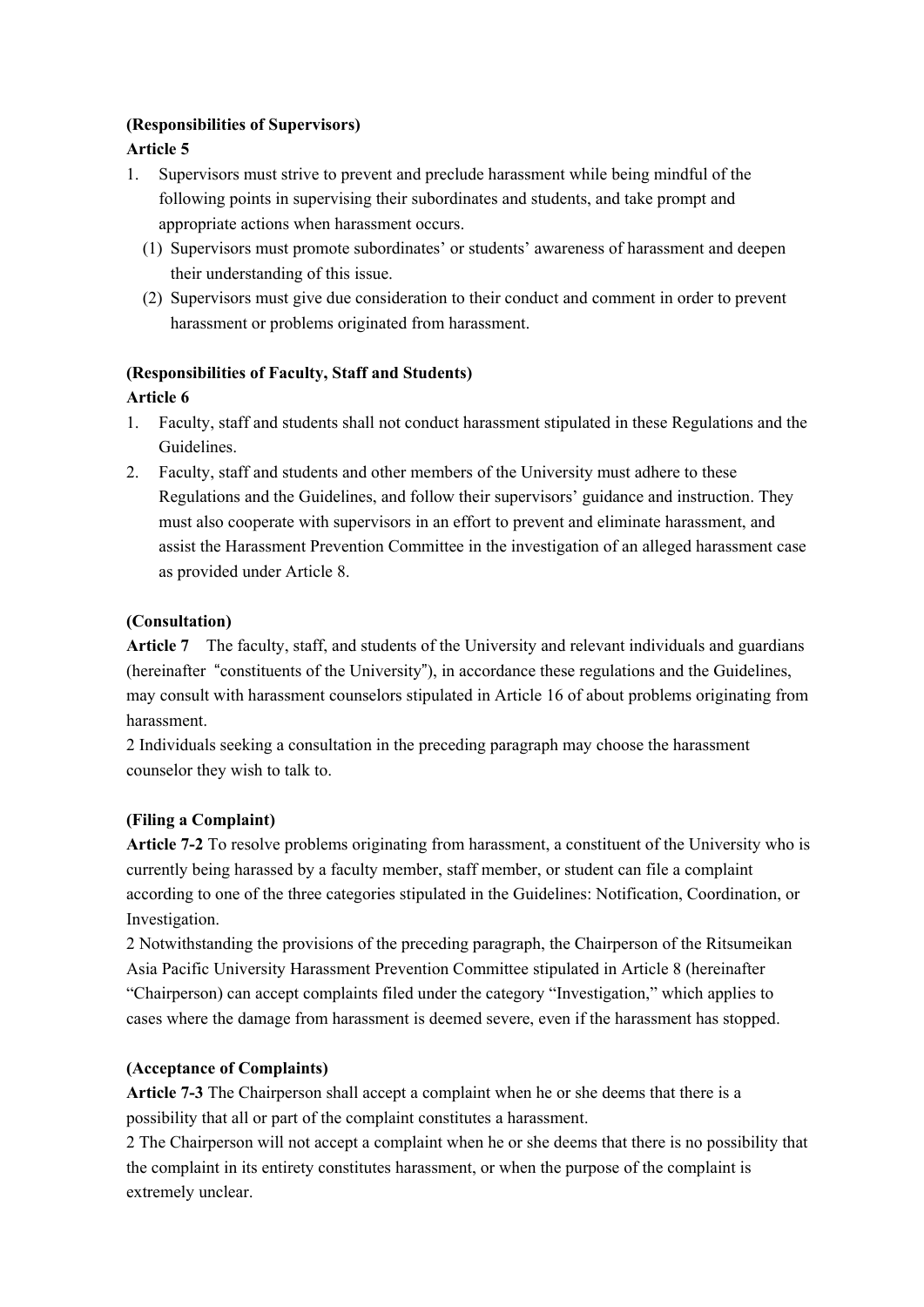3 In the preceding two paragraphs, the Chairperson can request clarification from the petitioner if necessary for making a decision on whether to accept the complaint.

### **(Changing the Category of Complaint)**

**Article 7-4** If the Chairperson determines that the problems originating from harassment cannot be resolved, or would be difficult to resolve, due to the category under which the petitioner's complaint was filed, or if the Chairperson determines that the category is not appropriate in terms of the methods of resolution, he or she may use their discretion to change the category of the complaint to one that he or she deems suitable.

#### **(Establishment of Committee)**

**Article 8** With the purpose to prevent harassment in the University and to appropriately address problems originated from harassment when they occur, the Ritsumeikan Asia Pacific University Harassment Prevention Committee (hereinafter "the Committee") shall be established.

#### **(Duties of the Committee)**

**Article 9** The Committee executes duties described in the following items in order to fulfill the aforementioned purpose. The Committee shall:

- (1) Provide education and training on prevention of harassment;
- (2) Coordinate alleged harassment complaints;
- (3) Investigate alleged harassment complaints;
- (4) Recommend measures to be taken concerning harassment complaints;
- (5) Summarize the University's initiatives for harassment prevention and publicize them;
- (6) Conduct other necessary measures for preventing harassment.

### **(The Committee Members)**

### **Article 10**

- 1. The Committee shall consist of members listed in the following items.
	- (1) Chairperson: One (1) person
	- (2) Vice Chairperson: One (1) person
	- (3) Members: Several persons
	- (4) Secretary-General: One (1) person
- 2. The Chairperson shall represent the Committee and supervise the duties of the Committee.
- 3. The Vice Chairperson shall assist the Chairperson and serve as the acting Chairperson when the Chairperson cannot fulfill the responsibilities.

#### **(Appointment of the Committee Members)**

**Article 11** The Chairperson shall be appointed by the President.

- 2. The Chairperson shall appoint the Vice Chairperson, Members and Secretary-General.
- 3 The period of appointment of the Chairperson, Vice Chairperson, committee members, and

Secretary-General shall be one (1) year; however, reappointment shall be possible.

4. The Chairperson may commission external specialists to be expert members of the Committee when necessary.

The expert committee members may attend a Committee meeting with permission of the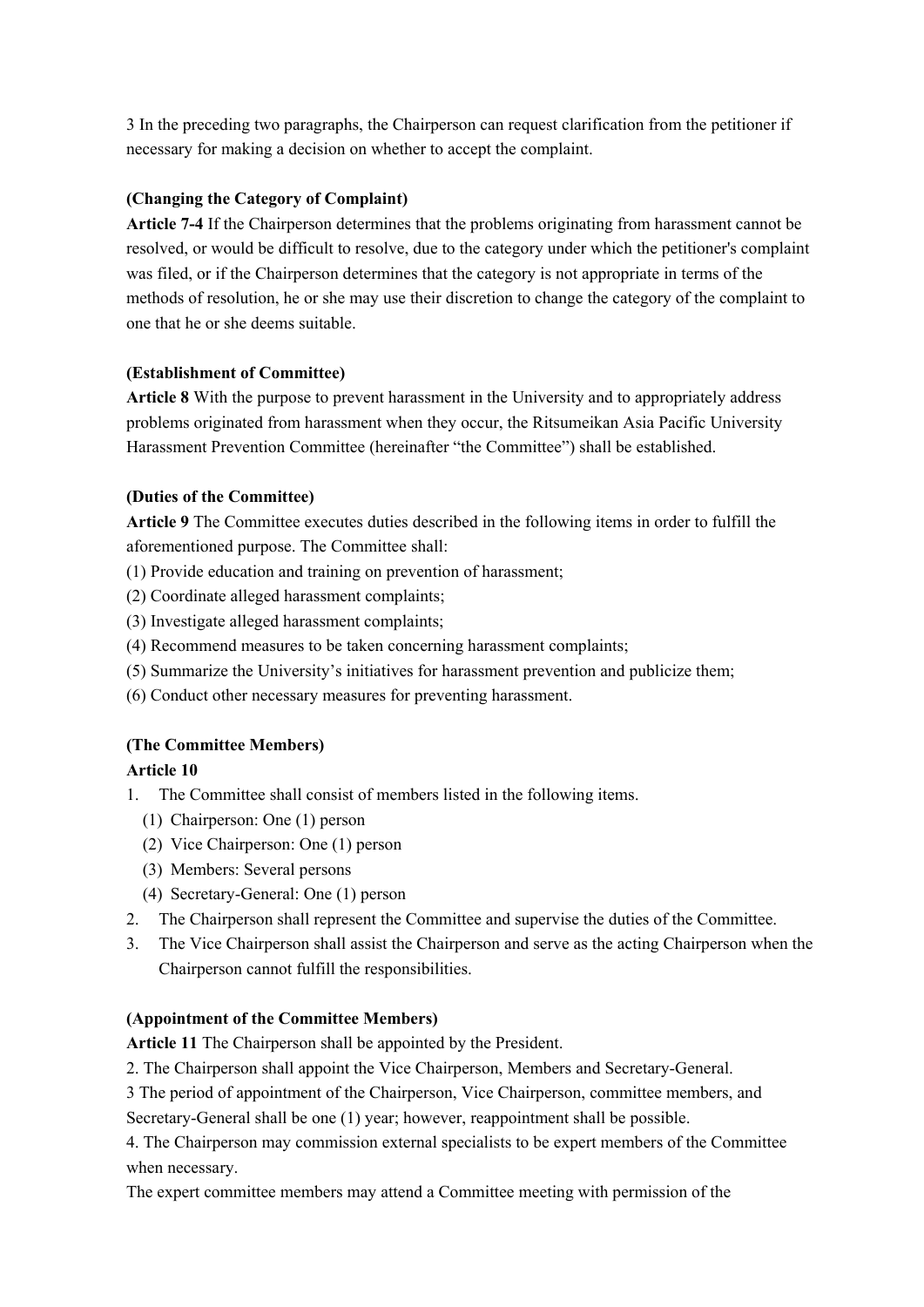Chairperson.

# **(Duties of the Chairperson)**

**Article 12** The Chairperson shall convene a Committee meeting when he/she concludes that resolution measures are needed for an alleged harassment case reported by a harassment counselor. 2. The Chairperson may urge the relevant supervisor to take urgent safeguard measures for protecting an individual who has consulted with a harassment counselor about an incident of harassment, if he/she judges that the alleged harassment case is serious and that such measures are necessary.

3 The Chairperson must conduct training for harassment counselors as well as individuals who are involved in the investigation and resolution of alleged harassment cases.

# **(Harassment Investigation Committee)**

# **Article 13**

- 1. The Harassment Investigation Committee shall be established under the Prevention Committee to investigate an alleged harassment case.
- 2. Members of the Investigation Committee are appointed by the Chairperson of the Prevention Committee and the period of the appointment shall be one (1) year. However, reappointment shall be possible.
- 3. The Chairperson may appoint additional members of the Investigation Committee, depending on an alleged harassment case.
- 4. The Investigation Committee may ask lawyers and outside experts for advice with regard to investigation methods and assessment of investigation results, if the Chairperson deems necessary.

### **(Duties of the Harassment Investigation Committee)**

**Article 14** The Harassment Investigation Committee executes duties described in the following items. The Investigation Committee shall:

(1) Clarify relations between facts in regard to an alleged harassment case;

- (2) Conduct hearings with the parties involved and the relevant individuals; and
- (3) Execute other duties in order to clarify all the facts regarding the alleged harassment case.

2. The Investigation Committee must report the result of investigation to the Prevention Committee within two (2) months after it is established. However, if the investigation is not completed within that time frame due to unavoidable reasons, the time frame shall be extended by a reasonable period.

## **(Interpreters and Recording)**

**Article 15** If either the complainant or respondent of an alleged harassment case requests or needs an interpreter, he/she may have one.

2. Staff members at the University serve as interpreters; however, if either the complainant or respondent requests an interpreter outside the University (hereinafter an "external interpreter") and if the Chairperson deems reasonable, the University will accommodate such a request and arrange the external interpreter.

3. Fees of the external interpreter will be allocated from the University's funds.

4. In principle, hearings by the Investigation Committee and meetings for proposing resolution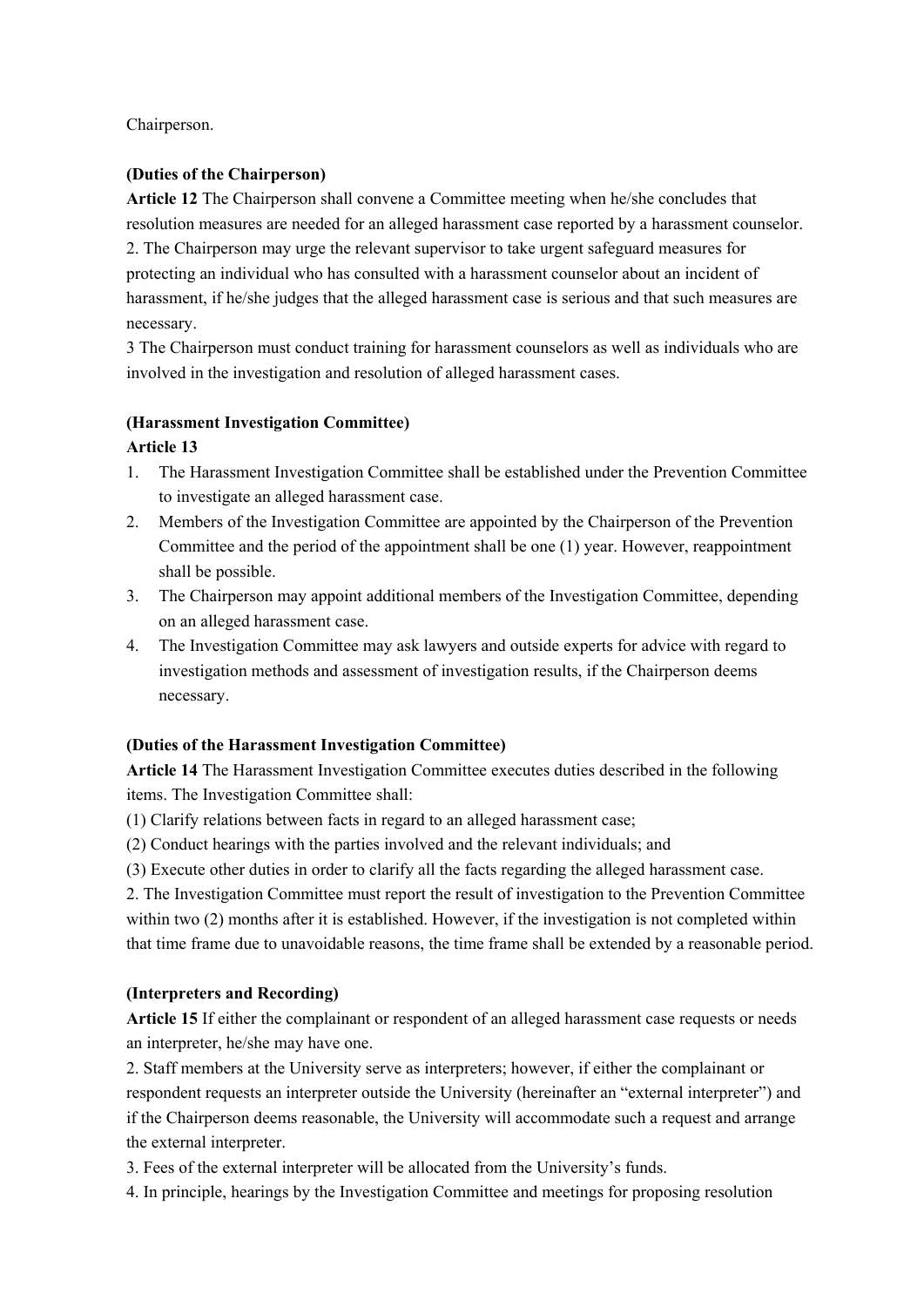measures to the complainant and respondent shall be recorded upon consent of both parties and kept as official records.

#### **(Harassment Counselors)**

**Article 16** Harassment counselors (hereinafter "the counselors") are placed under the supervision of the Committee in order to respond to harassment consultation requested by faculty, staff or students, or complaint made by them

2. A male member and a female member of each office and each College (including Graduate schools) shall be appointed as the counselors.

3. The counselors are appointed by the Chairperson.

4. The counselors may receive cooperation from experts when necessary.

5. Harassment consultation and complaint are not limited only to those from the individuals who have been allegedly harassed. They include the complaint and consultation from the third parties as described below:

(1) Complaint filed by an individual who has seen someone harassed;

(2) Consultation by an individual who has been told that he/she harassed others; and

(3) Consultation by a supervisor who has been asked for advice about harassment.

#### **(Duties of Harassment Counselors)**

**Article 17** The counselors must follow the "Guidelines for Harassment Prevention" when addressing consultation and complaint from individuals.

2 The counselors must promptly report all alleged harassment cases about which they have been consulted and all harassment complaints filed to the Chairperson.

#### **(Confidentiality)**

**Article 18** All members of the Committee, members of the Secretariat, and counselors (hereinafter "Committee-related personnel") must not divulge the details of consultations, the details of complaints (e.g., personal information of the parties involved, the timing, circumstances, and degree of severity of the alleged act of harassment, and the details of arguments and evidence pertaining to the harassment case), and any information gained in the process of coordination and investigation to anyone outside of the Committee.

However, this shall not apply in cases where, in the process of handling internal duties pertaining to the claims of the parties involved, administration pertaining to the case in question cannot be performed without disclosing some of the confidential details and the Committee has recommended such measures or disciplinary action to be taken.

2 In cases falling under the proviso of the preceding paragraph, Committee-related personnel must not act in such a way that risks infringing on the privacy or honor of the parties involved or other relevant individuals.

3 Committee-related personnel are bound to adhere to the provisions of the preceding two paragraphs even after they have concluded their duties as Committee-related personnel.

4 The provisions of the preceding three paragraphs shall apply accordingly in the Coordination and Investigation processes to individuals asked by the Committee to cooperate with providing evidence and individuals who cooperated at the behest of the Committee.